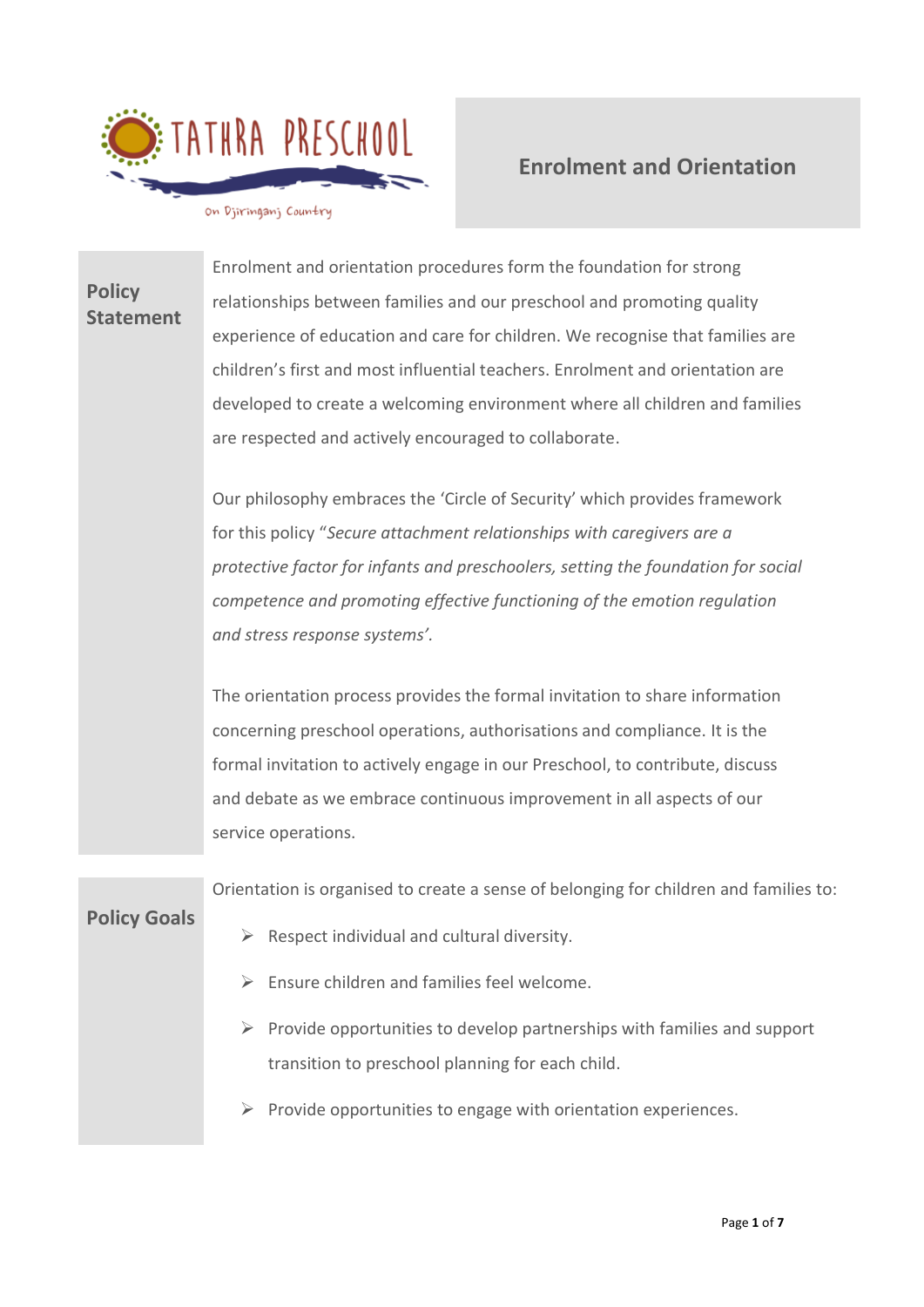➢ Obtain information, engage with referral agencies, meet met legislative requirements and observe any legal and or custodial issues

## **Strategies; How will it be done?**

## **Enrolment**

Enrolments will be accepted according to the NSW Government funding agreement.

## **Enrolment Form**

The enrolment form must be completed by each enrolling family. Support and culturally appropriate language resources are provided where families are not fluent in English. At enrolment the preschool will collect information that will support continuity of care between home and the preschool. The enrolment record will include the following information for each child:

- Full name, date of birth and address of the child.
- Name, address and contact details of each parent of the child.
- Name, address and contact details for any person authorise by the parents who
	- o Can act as Emergency contacts and/or
	- o Can collect the child from the preschool and/or
	- o Can consent to medical treatment or to authorise administration of medication to the child and/or
	- o Can give approval for an educator to take the child out of the preschool.
- Details of court orders, parenting orders or plans.
- Details of court orders relating to the child's residence or contact with a parent or other person.
- Gender of the child.
- Language used in the child's home.
- Cultural background of the child and child's parents/guardians.
- Any special considerations for the child (e.g. cultural, religious or dietary requirements or additional need).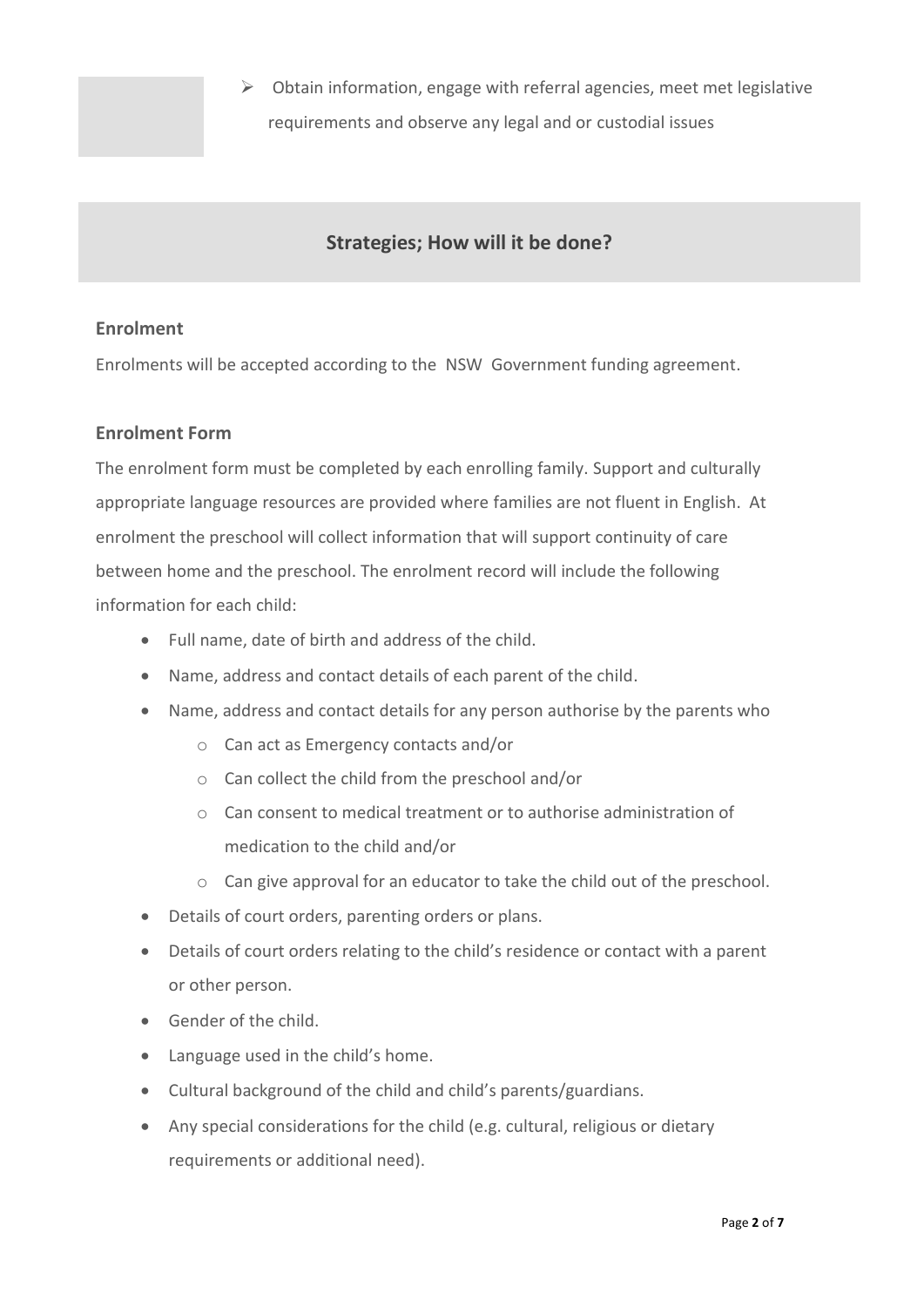- Authorisations for our service to seek medical treatment for the child from a registered medical practitioner, hospital or ambulance service, and transportation of the child by an ambulance service.
- Authorisation for the preschool to take the child on any regular outings.
- Authorisation for the children to be relocated in the event of an emergency evacuation.
- Name, address and telephone number of the child's registered medical practitioner or medical service.
- Child's Medicare number (if available).
- Details of any specific healthcare needs of the child including any medical condition.
- Details of any allergies or anaphylaxis diagnosis.
- Any medical management plan, anaphylaxis/asthma/diabetic/epilepsy management or risk minimisation plan.
- Details of dietary restrictions for the child
- Immunisation status of the child. Under current regulations, to attend this preschool, a child must be on a recognised immunisation program unless an exemption is granted by a medical practitioner.
- Recording of permissions given by parent on aspects of child's experience at preschool eg for use of child's art work, sunscreen application, etc.
- All information will be checked before enrolment is complete including the child's immunisation status.

A Privacy Statement attached to the enrolment form which details:

- The name and contact details of the preschool.
- Parent/guardian access to their information.
- Reasons the information is collected.
- The organisations to which the information may be disclosed
- Any law that requires the particular information to be collected.
- Consequences for not providing the required information.

Enrolment forms will be updated annually or when a family's circumstances change, to ensure information is current and correct.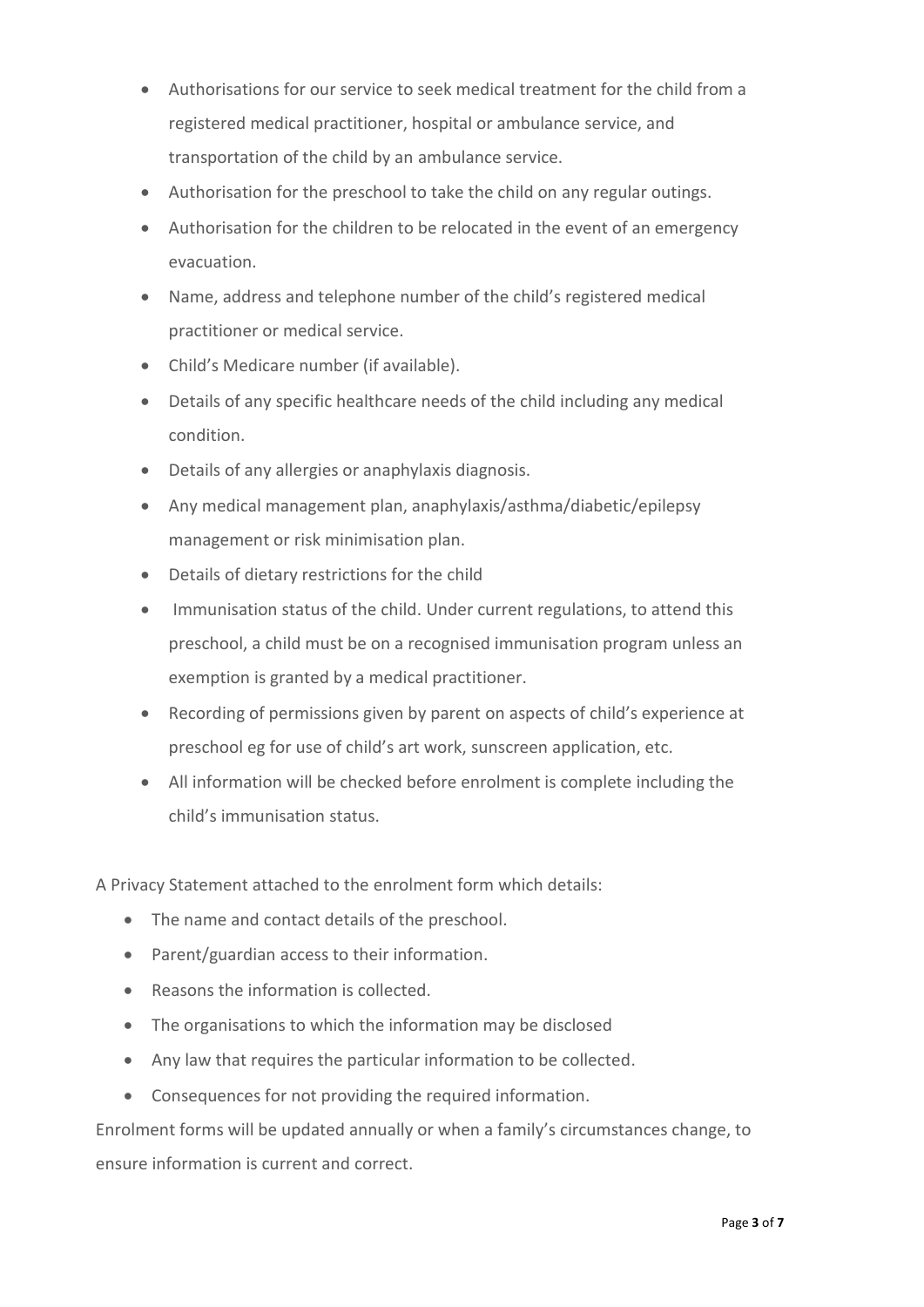## **Custody Arrangements**

The Education and Care Services National Regulations requires our preschool to have details of all custodial and access arrangements.

- $\triangleright$  Enrolling family members are responsible for informing the Nominated Supervisor of custody and access arrangements on enrolment and must advise the Nominated Supervisor immediately of any subsequent alterations to these arrangements
- $\triangleright$  All relevant legal documentation is to be shown to the Nominated Supervisor and a copy will be maintained in the child's enrolment record.

## **Orientation**

The orientation and settling in period will consider and respect the needs of both families and children.

Our preschool will provide options for orientation which includes opportunities to

- Visit the preschool and have a tour of the premises
- Meet teachers, educators, non-contact staff, other children and families,
- Become familiar with Family Handbook (policy and procedures) and ask questions.
- Stay with their child during the settling in process
- Share information about their child and any concerns, doubts or anxieties they may have in regard to enrolling their child at the service.

## **Role and Responsibilities**

## **Approved Provider will**

- $\triangleright$  Ensure the preschool operates in line with the Education and Care Services National Law and National Regulations 2011 with regard to the delivery and collection of children at all times.
- $\triangleright$  Provide opportunities (in consultation with the Nominated Supervisor and staff) for interested families to attend the service during operational hours to observe the program and become familiar with the service prior to their child commencing in the program.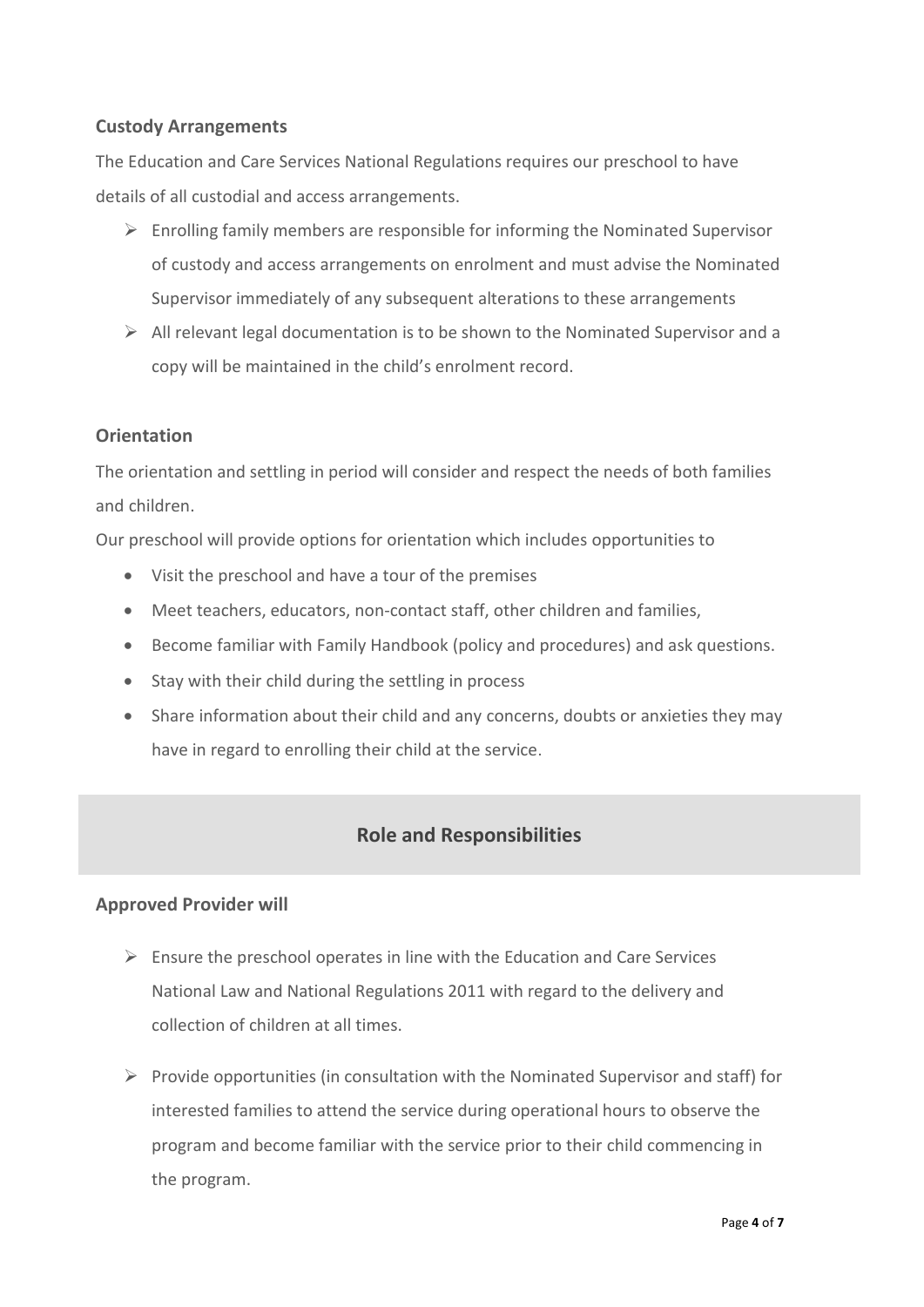- $\triangleright$  Ensure that enrolment forms comply with the requirements of Regulations 160, 161, 162.
- $\triangleright$  Ensure that enrolment records are stored in a safe and secure place, and kept for three years after the last date on which the child was educated and cared for by the service (Regulation 183).
- $\triangleright$  Ensure that parents/guardians of a child attending the service can enter the service premises at any time that the child is being educated and cared for, except where permitting the parent's entry would pose a risk to the safety of children or staff, conflict with any duty of the Approved Provider, Nominated Supervisor or educator under the Law, or if the Approved Provider or Nominated Supervisor reasonably believes that permitting the parent's entry would contravene a court order. (Regulation 157)

#### **Nominated Supervisor**

- $\triangleright$  Provide enrolment application forms.
- $\triangleright$  Maintain a waiting list.
- $\triangleright$  Maintain an immunisation register.
- $\triangleright$  Collect, receipt and bank enrolment fees.
- $\triangleright$  Offer places in line with this policy and criteria for priority access and provide relevant paperwork to families in accordance with this policy.
- $\triangleright$  Provide a monthly report to the approved provider regarding the status of enrolments.
- $\triangleright$  Store completed enrolment application forms in a lockable file (refer to privacy and confidentiality policy) as soon as is practicable.

## **Early Childhood Educators will**

 $\triangleright$  Act in accordance with the obligations outlined in this policy.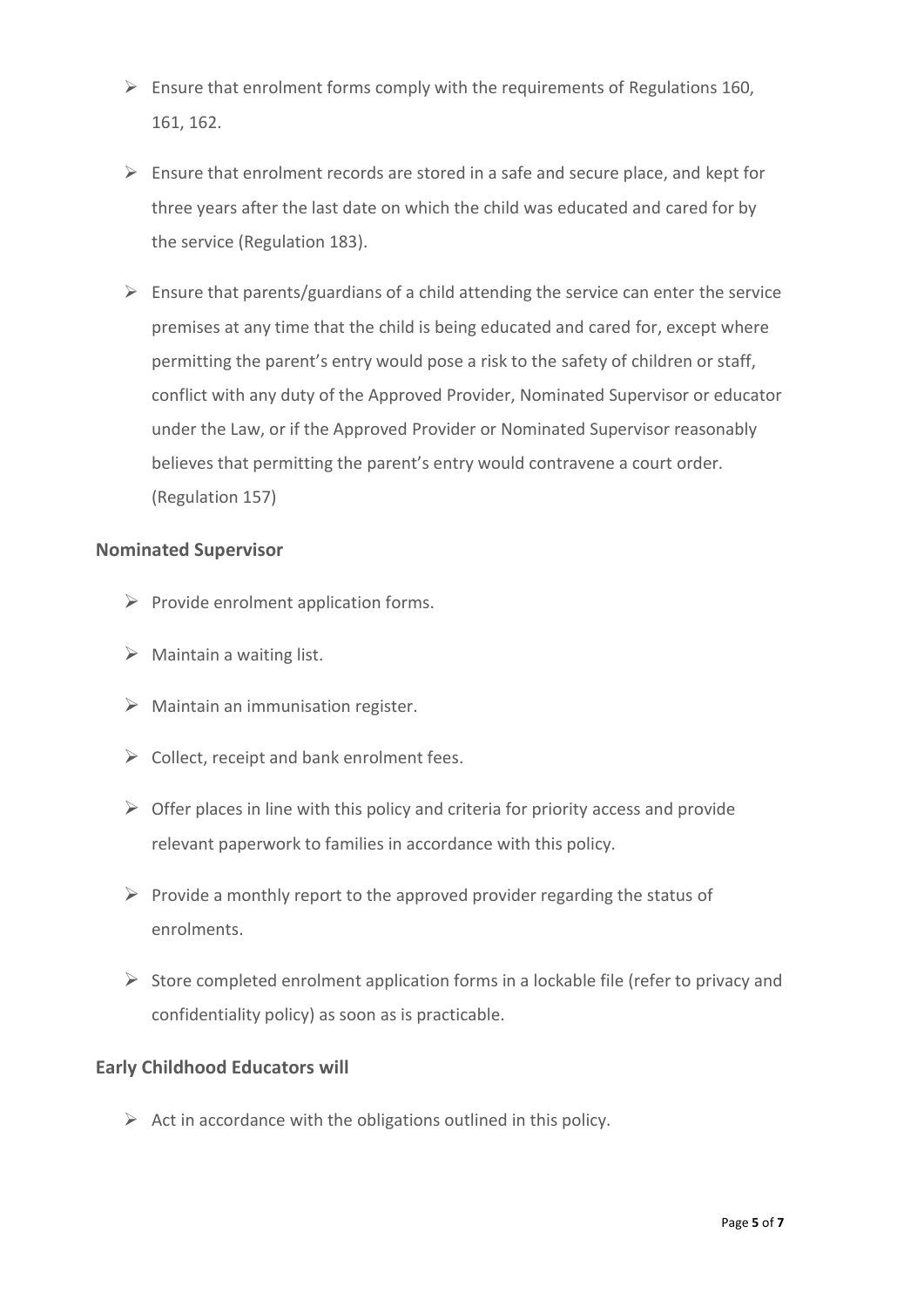- $\triangleright$  Respond to enrolment enquiries on a day-to-day basis and referring people to the person responsible for the enrolment process, as required.
- $\triangleright$  Ensure that enrolment forms are completed prior to the child's commencement at the service.
- $\triangleright$  Develop strategies to assist new families to:
	- Feel welcomed into the preschool.
	- Become familiar with service policies and procedures.
	- Develop and maintain a routine for saying goodbye to their child.
	- Provide comfort and reassurance to children who are showing signs of distress when separating from family members.
	- Share information with parents/guardians regarding their child's progress with regard to settling into the preschool.

#### **Families will**

 $\triangleright$  Have access to this policy. Understand and comply with this policy the content via orientation procedures of the Preschool.

## **Monitor, Evaluation and Review**

This policy will be monitored to ensure compliance with legislative requirements and unless deemed necessary through the identification of practice gaps, the service will review this Policy every two years.

Families and staff are essential stakeholders in the policy review process and will be given opportunity and encouragement to be actively involved.

In accordance with R. 172 of the Education and Care Services National Regulations, the service will ensure that families of children enrolled at the service are notified at least 14 days before making any change to a policy or procedure that may have significant impact